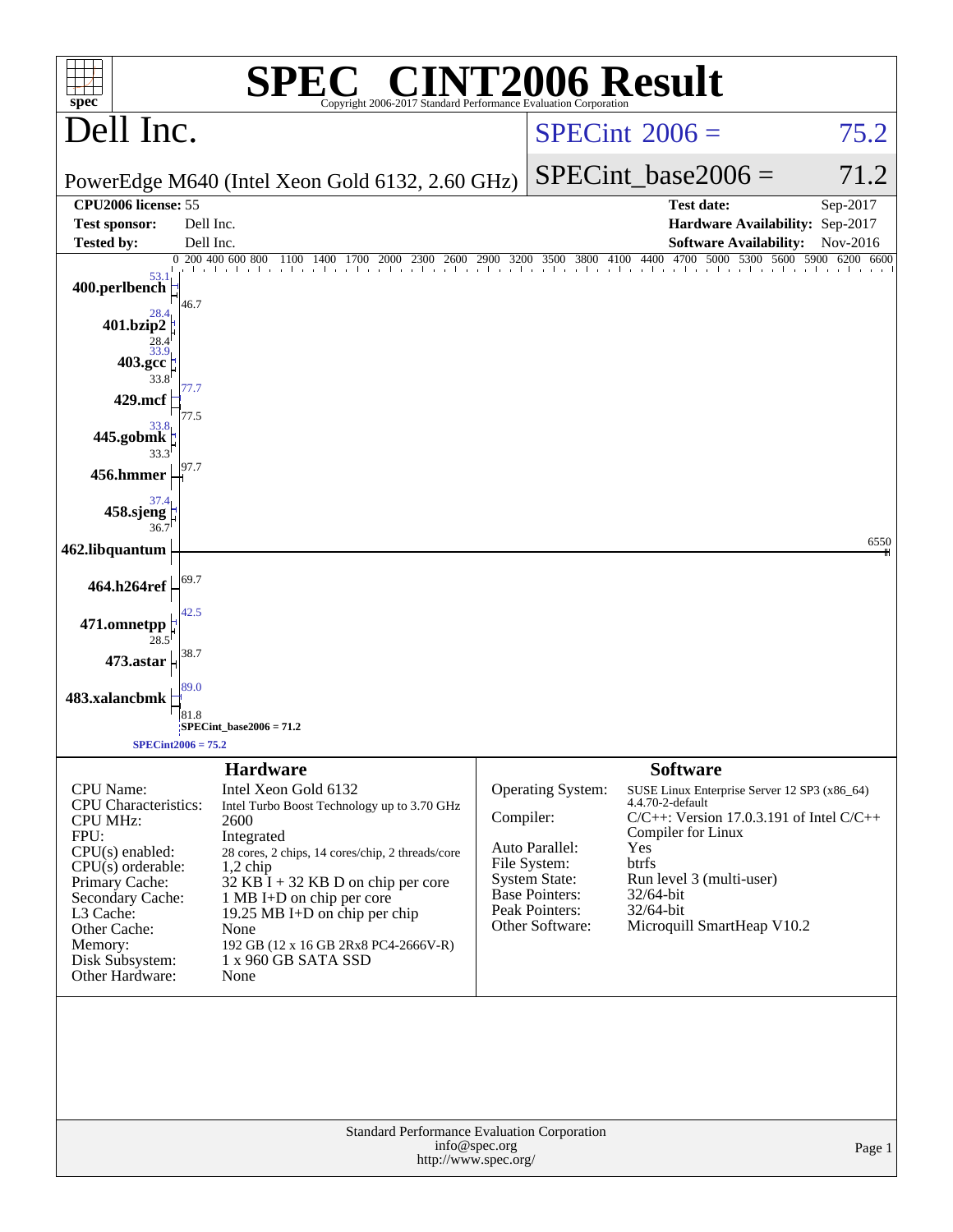

# **[SPEC CINT2006 Result](http://www.spec.org/auto/cpu2006/Docs/result-fields.html#SPECCINT2006Result)**

## Dell Inc.

## $SPECint2006 = 75.2$  $SPECint2006 = 75.2$

PowerEdge M640 (Intel Xeon Gold 6132, 2.60 GHz)

**[CPU2006 license:](http://www.spec.org/auto/cpu2006/Docs/result-fields.html#CPU2006license)** 55 **[Test date:](http://www.spec.org/auto/cpu2006/Docs/result-fields.html#Testdate)** Sep-2017

 $SPECTnt\_base2006 = 71.2$ 

**[Test sponsor:](http://www.spec.org/auto/cpu2006/Docs/result-fields.html#Testsponsor)** Dell Inc. **[Hardware Availability:](http://www.spec.org/auto/cpu2006/Docs/result-fields.html#HardwareAvailability)** Sep-2017 **[Tested by:](http://www.spec.org/auto/cpu2006/Docs/result-fields.html#Testedby)** Dell Inc. **[Software Availability:](http://www.spec.org/auto/cpu2006/Docs/result-fields.html#SoftwareAvailability)** Nov-2016

### **[Results Table](http://www.spec.org/auto/cpu2006/Docs/result-fields.html#ResultsTable)**

|                                                                                                          | <b>Base</b>    |       |                |       |                | <b>Peak</b> |                |              |                |              |                |              |
|----------------------------------------------------------------------------------------------------------|----------------|-------|----------------|-------|----------------|-------------|----------------|--------------|----------------|--------------|----------------|--------------|
| <b>Benchmark</b>                                                                                         | <b>Seconds</b> | Ratio | <b>Seconds</b> | Ratio | <b>Seconds</b> | Ratio       | <b>Seconds</b> | <b>Ratio</b> | <b>Seconds</b> | <b>Ratio</b> | <b>Seconds</b> | <b>Ratio</b> |
| 400.perlbench                                                                                            | 209            | 46.7  | 210            | 46.6  | 209            | 46.7        | 184            | 53.2         | 184            | 53.0         | 184            | 53.1         |
| 401.bzip2                                                                                                | 340            | 28.4  | 340            | 28.4  | 341            | 28.3        | 340            | 28.4         | 340            | 28.4         | 340            | 28.4         |
| $403.\text{gcc}$                                                                                         | 238            | 33.8  | 238            | 33.9  | 238            | 33.8        | 238            | 33.9         | 237            | 34.0         | 240            | 33.5         |
| $429$ mcf                                                                                                | 118            | 77.0  | 118            | 77.5  | 117            | 77.6        | 118            | 77.3         | 116            | 78.6         | 117            | 77.7         |
| $445$ .gobmk                                                                                             | 315            | 33.3  | 315            | 33.3  | 315            | 33.3        | 311            | 33.8         | 311            | 33.8         | 310            | 33.8         |
| 456.hmmer                                                                                                | 95.5           | 97.7  | 95.7           | 97.5  | 95.4           | 97.8        | 95.5           | 97.7         | 95.7           | 97.5         | 95.4           | 97.8         |
| $458$ .sjeng                                                                                             | 330            | 36.7  | 330            | 36.7  | 330            | 36.7        | 324            | 37.4         | 324            | 37.4         | 324            | 37.4         |
| 462.libquantum                                                                                           | 3.17           | 6550  | 3.17           | 6530  | 3.16           | 6570        | 3.17           | 6550         | 3.17           | 6530         | 3.16           | 6570         |
| 464.h264ref                                                                                              | 317            | 69.7  | 316            | 69.9  | 318            | 69.5        | 317            | 69.7         | 316            | 69.9         | 318            | 69.5         |
| 471.omnetpp                                                                                              | 214            | 29.3  | 220            | 28.5  | 222            | 28.2        | 147            | 42.4         | 147            | 42.5         | 146            | 42.9         |
| $473$ . astar                                                                                            | 181            | 38.7  | 182            | 38.7  | 181            | 38.7        | 181            | 38.7         | 182            | 38.7         | 181            | 38.7         |
| 483.xalancbmk                                                                                            | 84.4           | 81.8  | 84.0           | 82.1  | 84.6           | 81.5        | 77.5           | 89.0         | 77.8           | 88.7         | 77.2           | 89.4         |
| Results appear in the order in which they were run. Bold underlined text indicates a median measurement. |                |       |                |       |                |             |                |              |                |              |                |              |

### **[Submit Notes](http://www.spec.org/auto/cpu2006/Docs/result-fields.html#SubmitNotes)**

 The numactl mechanism was used to bind copies to processors. The config file option 'submit' was used to generate numactl commands to bind each copy to a specific processor. For details, please see the config file.

### **[Operating System Notes](http://www.spec.org/auto/cpu2006/Docs/result-fields.html#OperatingSystemNotes)**

Stack size set to unlimited using "ulimit -s unlimited"

### **[Platform Notes](http://www.spec.org/auto/cpu2006/Docs/result-fields.html#PlatformNotes)**

 BIOS settings: Sub NUMA Cluster disabled Virtualization Technology disabled System Profile set to Custom CPU Performance set to Maximum Performance C States set to Autonomous C1E disabled Energy Efficient Turbo disabled Uncore Frequency set to Dynamic Energy Efficiency Policy set to Performance Memory Patrol Scrub disabled Logical Processor enabled CPU Interconnect Bus Link Power Management disabled PCI ASPM L1 Link Power Management disabled Sysinfo program /root/cpu2006-1.2\_ic17u3/config/sysinfo.rev6993 Revision 6993 of 2015-11-06 (b5e8d4b4eb51ed28d7f98696cbe290c1) running on linux-wds7 Thu Sep 7 01:01:26 2017 Continued on next page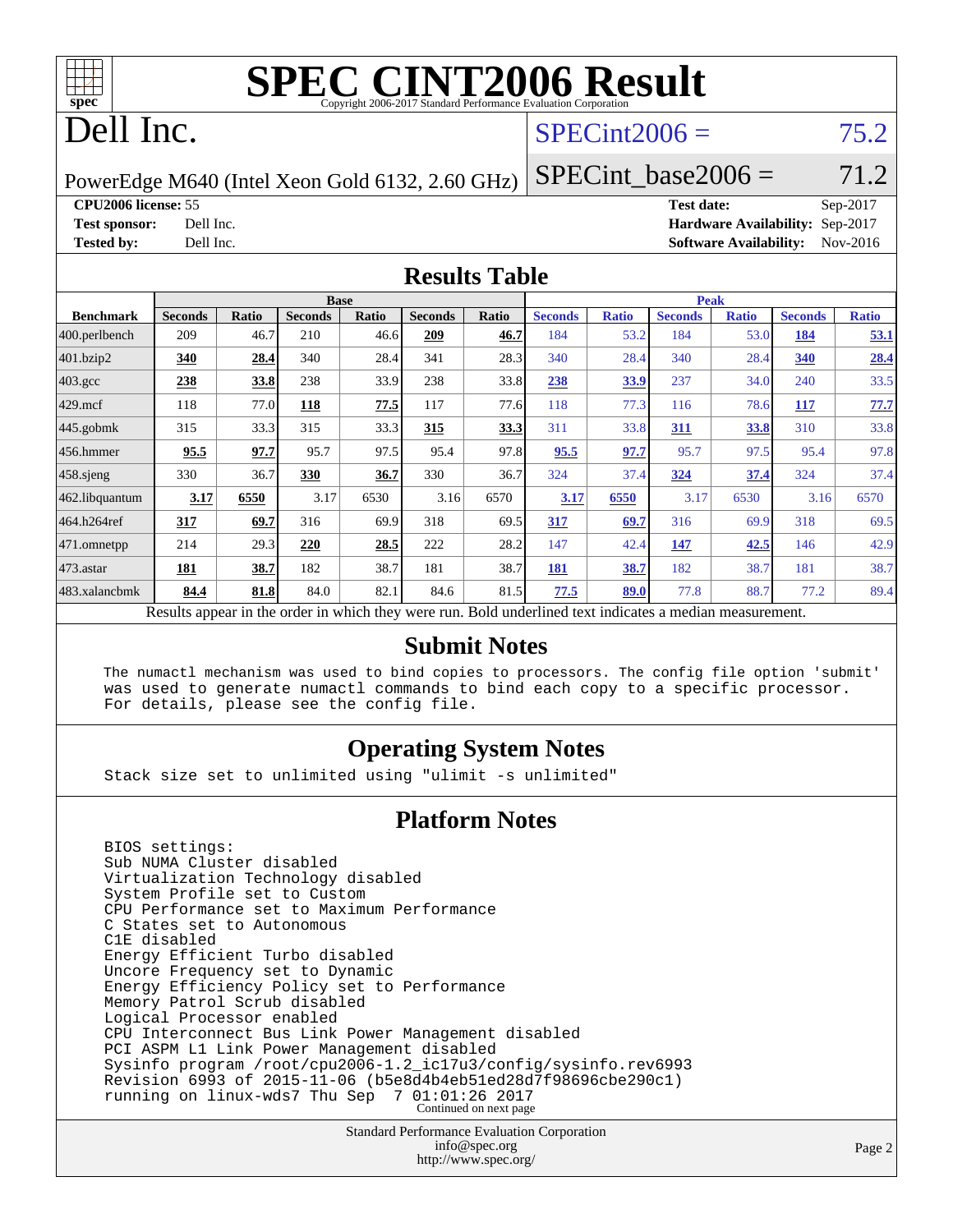| $spec^{\circ}$                                                          | <b>SPEC CINT2006 Result</b>                                                                                                                                                                                                                                                                                                                                                                                                                                                                                                                                                                                                                                                                                                                                                                                                                                                                                                                                                                                                                                                                                                                                                                                                                                                                                                                                                                                                                                                                                                                                                                                                    | Copyright 2006-2017 Standard Performance Evaluation Corporation                      |                                                                                      |                                                                                       |                      |
|-------------------------------------------------------------------------|--------------------------------------------------------------------------------------------------------------------------------------------------------------------------------------------------------------------------------------------------------------------------------------------------------------------------------------------------------------------------------------------------------------------------------------------------------------------------------------------------------------------------------------------------------------------------------------------------------------------------------------------------------------------------------------------------------------------------------------------------------------------------------------------------------------------------------------------------------------------------------------------------------------------------------------------------------------------------------------------------------------------------------------------------------------------------------------------------------------------------------------------------------------------------------------------------------------------------------------------------------------------------------------------------------------------------------------------------------------------------------------------------------------------------------------------------------------------------------------------------------------------------------------------------------------------------------------------------------------------------------|--------------------------------------------------------------------------------------|--------------------------------------------------------------------------------------|---------------------------------------------------------------------------------------|----------------------|
| Dell Inc.                                                               |                                                                                                                                                                                                                                                                                                                                                                                                                                                                                                                                                                                                                                                                                                                                                                                                                                                                                                                                                                                                                                                                                                                                                                                                                                                                                                                                                                                                                                                                                                                                                                                                                                |                                                                                      | $SPECint2006 =$                                                                      |                                                                                       | 75.2                 |
|                                                                         | PowerEdge M640 (Intel Xeon Gold 6132, 2.60 GHz)                                                                                                                                                                                                                                                                                                                                                                                                                                                                                                                                                                                                                                                                                                                                                                                                                                                                                                                                                                                                                                                                                                                                                                                                                                                                                                                                                                                                                                                                                                                                                                                |                                                                                      |                                                                                      | $SPECint base2006 =$                                                                  | 71.2                 |
| <b>CPU2006</b> license: 55<br><b>Test sponsor:</b><br><b>Tested by:</b> | Dell Inc.<br>Dell Inc.                                                                                                                                                                                                                                                                                                                                                                                                                                                                                                                                                                                                                                                                                                                                                                                                                                                                                                                                                                                                                                                                                                                                                                                                                                                                                                                                                                                                                                                                                                                                                                                                         |                                                                                      |                                                                                      | <b>Test date:</b><br>Hardware Availability: Sep-2017<br><b>Software Availability:</b> | Sep-2017<br>Nov-2016 |
|                                                                         |                                                                                                                                                                                                                                                                                                                                                                                                                                                                                                                                                                                                                                                                                                                                                                                                                                                                                                                                                                                                                                                                                                                                                                                                                                                                                                                                                                                                                                                                                                                                                                                                                                | <b>Platform Notes (Continued)</b>                                                    |                                                                                      |                                                                                       |                      |
| caution.)<br>MemTotal:<br>uname $-a$ :                                  | This section contains SUT (System Under Test) info as seen by<br>some common utilities.<br>http://www.spec.org/cpu2006/Docs/config.html#sysinfo<br>From /proc/cpuinfo<br>model name: Intel(R) Xeon(R) Gold 6132 CPU @ 2.60GHz<br>2 "physical id"s (chips)<br>56 "processors"<br>cores, siblings (Caution: counting these is hw and system dependent.<br>following excerpts from /proc/cpuinfo might not be reliable. Use with<br>cpu cores $: 14$<br>siblings : 28<br>physical 0: cores 0 1 2 3 4 5 6 8 9 10 11 12 13 14<br>physical 1: cores 0 1 2 3 4 5 6 8 9 10 11 12 13 14<br>cache size : $19712$ KB<br>From /proc/meminfo<br>196682072 kB<br>HugePages_Total:<br>0<br>Hugepagesize:<br>2048 kB<br>From /etc/*release* /etc/*version*<br>$S$ uSE-release:<br>SUSE Linux Enterprise Server 12 (x86_64)<br>$VERSION = 12$<br>$PATCHLEVEL = 3$<br># This file is deprecated and will be removed in a future service pack or<br>release.<br># Please check /etc/os-release for details about this release.<br>os-release:<br>NAME="SLES"<br>VERSION="12-SP3"<br>VERSION ID="12.3"<br>PRETTY_NAME="SUSE Linux Enterprise Server 12 SP3"<br>ID="sles"<br>ANSI_COLOR="0;32"<br>CPE_NAME="cpe:/o:suse:sles:12:sp3"<br>Linux linux-wds7 4.4.70-2-default #1 SMP Wed Jun 7 15:12:06 UTC 2017<br>(4502c76) x86_64 x86_64 x86_64 GNU/Linux<br>run-level $3$ Sep $7$ 01:00<br>SPEC is set to: /root/cpu2006-1.2_ic17u3<br>Filesystem<br>Type<br>/dev/sda3<br>btrfs 855G 7.0G 848G<br>Additional information from dmidecode:<br>Warning: Use caution when you interpret this section. The 'dmidecode' program<br>Continued on next page |                                                                                      | To remove or add to this section, see:<br>Size Used Avail Use% Mounted on<br>$1\%$ / | The                                                                                   |                      |
|                                                                         |                                                                                                                                                                                                                                                                                                                                                                                                                                                                                                                                                                                                                                                                                                                                                                                                                                                                                                                                                                                                                                                                                                                                                                                                                                                                                                                                                                                                                                                                                                                                                                                                                                | Standard Performance Evaluation Corporation<br>info@spec.org<br>http://www.spec.org/ |                                                                                      |                                                                                       | Page 3               |
|                                                                         |                                                                                                                                                                                                                                                                                                                                                                                                                                                                                                                                                                                                                                                                                                                                                                                                                                                                                                                                                                                                                                                                                                                                                                                                                                                                                                                                                                                                                                                                                                                                                                                                                                |                                                                                      |                                                                                      |                                                                                       |                      |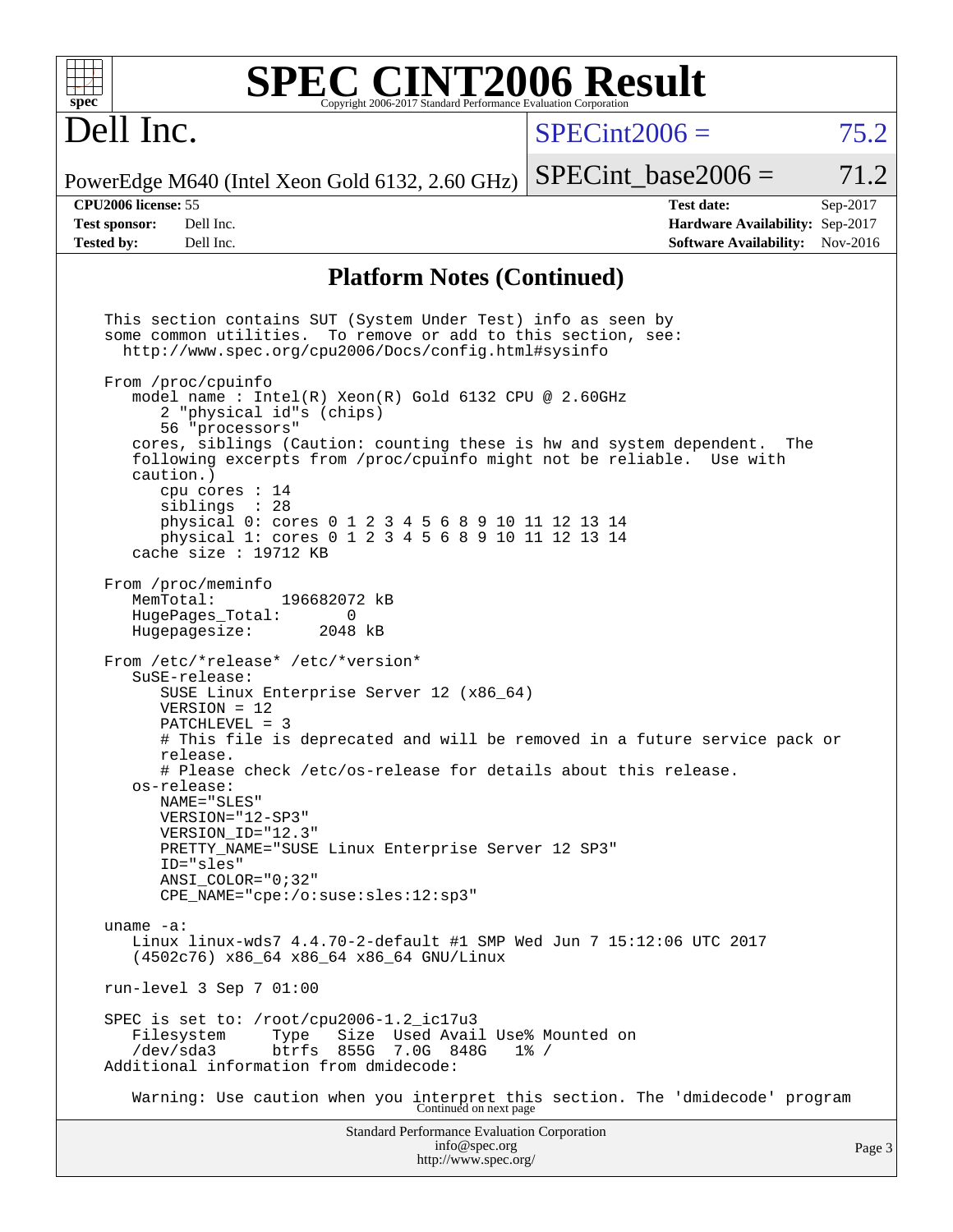

### **[SPEC CINT2006 Result](http://www.spec.org/auto/cpu2006/Docs/result-fields.html#SPECCINT2006Result)** Copyright 2006-2017 Standard Performance Evaluation C

## Dell Inc.

 $SPECint2006 = 75.2$  $SPECint2006 = 75.2$ 

PowerEdge M640 (Intel Xeon Gold 6132, 2.60 GHz) SPECint base2006 =  $71.2$ 

**[CPU2006 license:](http://www.spec.org/auto/cpu2006/Docs/result-fields.html#CPU2006license)** 55 **[Test date:](http://www.spec.org/auto/cpu2006/Docs/result-fields.html#Testdate)** Sep-2017 **[Test sponsor:](http://www.spec.org/auto/cpu2006/Docs/result-fields.html#Testsponsor)** Dell Inc. **[Hardware Availability:](http://www.spec.org/auto/cpu2006/Docs/result-fields.html#HardwareAvailability)** Sep-2017 **[Tested by:](http://www.spec.org/auto/cpu2006/Docs/result-fields.html#Testedby)** Dell Inc. **[Software Availability:](http://www.spec.org/auto/cpu2006/Docs/result-fields.html#SoftwareAvailability)** Nov-2016

#### **[Platform Notes \(Continued\)](http://www.spec.org/auto/cpu2006/Docs/result-fields.html#PlatformNotes)**

 reads system data which is "intended to allow hardware to be accurately determined", but the intent may not be met, as there are frequent changes to hardware, firmware, and the "DMTF SMBIOS" standard.

 BIOS Dell Inc. 1.0.0 08/10/2017 Memory: 6x 00AD00B300AD HMA82GR7AFR8N-VK 16 GB 2 rank 2666 MHz 6x 00AD063200AD HMA82GR7AFR8N-VK 16 GB 2 rank 2666 MHz 4x Not Specified Not Specified

(End of data from sysinfo program)

### **[General Notes](http://www.spec.org/auto/cpu2006/Docs/result-fields.html#GeneralNotes)**

Environment variables set by runspec before the start of the run:  $KMP_A$ FFINITY = "granularity=fine, scatter" LD\_LIBRARY\_PATH = "/root/cpu2006-1.2\_ic17u3/lib/ia32:/root/cpu2006-1.2\_ic17u3/lib/intel64:/root/cpu2006-1.2\_ic17u3/sh10.2" OMP\_NUM\_THREADS = "28"

 Binaries compiled on a system with 1x Intel Core i7-4790 CPU + 32GB RAM memory using Redhat Enterprise Linux 7.2 Transparent Huge Pages enabled by default. Filesystem page cache cleared with: shell invocation of 'sync; echo 3 > /proc/sys/vm/drop\_caches' prior to run

## **[Base Compiler Invocation](http://www.spec.org/auto/cpu2006/Docs/result-fields.html#BaseCompilerInvocation)**

[C benchmarks](http://www.spec.org/auto/cpu2006/Docs/result-fields.html#Cbenchmarks): [icc -m64](http://www.spec.org/cpu2006/results/res2017q4/cpu2006-20170918-49865.flags.html#user_CCbase_intel_icc_64bit_bda6cc9af1fdbb0edc3795bac97ada53)

[C++ benchmarks:](http://www.spec.org/auto/cpu2006/Docs/result-fields.html#CXXbenchmarks) [icpc -m64](http://www.spec.org/cpu2006/results/res2017q4/cpu2006-20170918-49865.flags.html#user_CXXbase_intel_icpc_64bit_fc66a5337ce925472a5c54ad6a0de310)

## **[Base Portability Flags](http://www.spec.org/auto/cpu2006/Docs/result-fields.html#BasePortabilityFlags)**

| 400.perlbench: -DSPEC_CPU_LP64 -DSPEC_CPU_LINUX_X64 |  |  |  |  |
|-----------------------------------------------------|--|--|--|--|
| 401.bzip2: -DSPEC_CPU_LP64                          |  |  |  |  |
| 403.gcc: -DSPEC_CPU_LP64                            |  |  |  |  |
| 429.mcf: -DSPEC CPU LP64                            |  |  |  |  |
| 445.gobmk: -DSPEC_CPU_LP64                          |  |  |  |  |
| 456.hmmer: - DSPEC CPU LP64                         |  |  |  |  |
| 458.sjeng: -DSPEC_CPU_LP64                          |  |  |  |  |
| 462.libquantum: - DSPEC_CPU_LP64 - DSPEC_CPU_LINUX  |  |  |  |  |
| 464.h264ref: -DSPEC CPU LP64                        |  |  |  |  |
| 471.omnetpp: -DSPEC_CPU_LP64                        |  |  |  |  |
| 473.astar: - DSPEC CPU LP64                         |  |  |  |  |

Continued on next page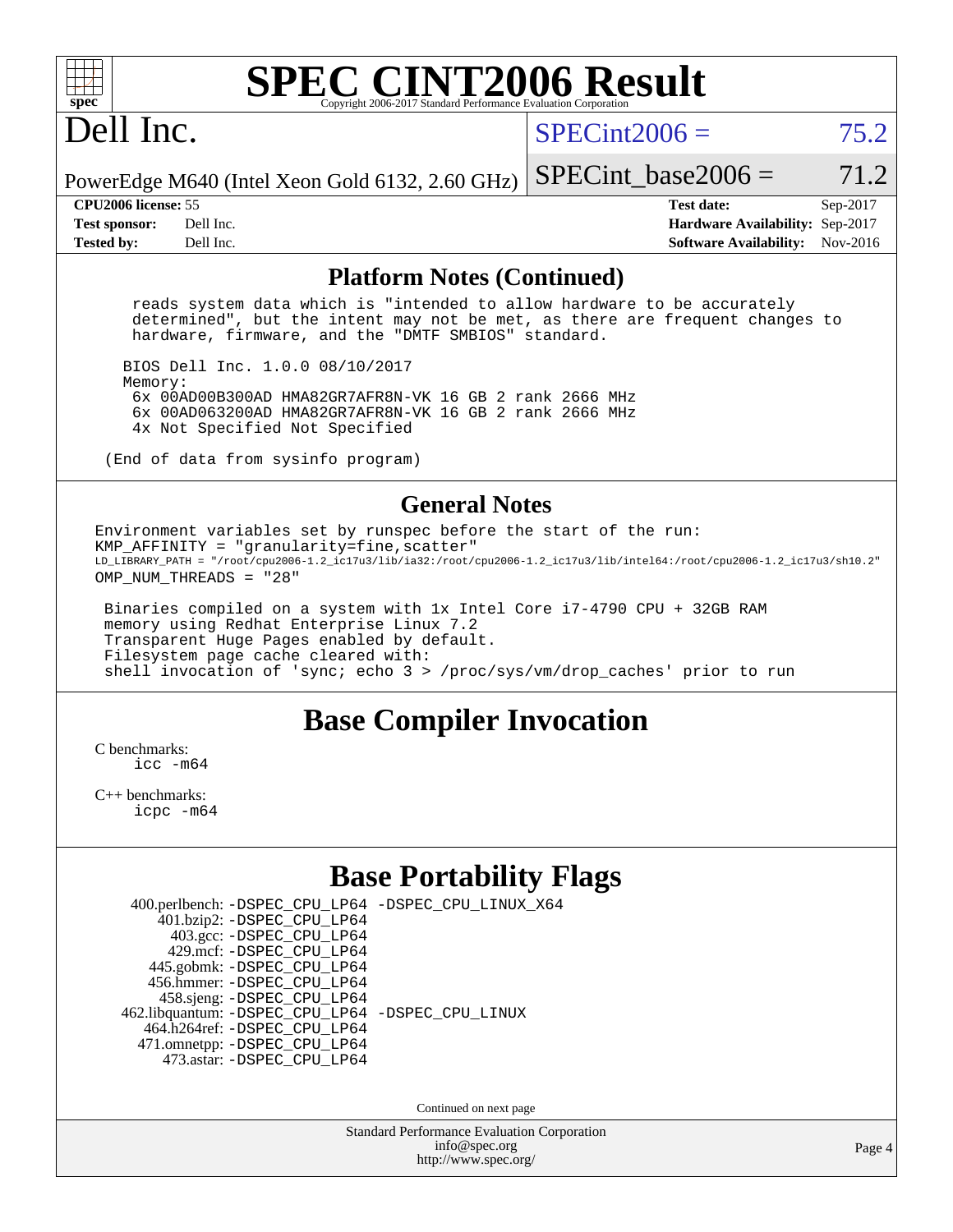

# **[SPEC CINT2006 Result](http://www.spec.org/auto/cpu2006/Docs/result-fields.html#SPECCINT2006Result)**

Dell Inc.

 $SPECint2006 = 75.2$  $SPECint2006 = 75.2$ 

PowerEdge M640 (Intel Xeon Gold 6132, 2.60 GHz)

SPECint base2006 =  $71.2$ 

**[CPU2006 license:](http://www.spec.org/auto/cpu2006/Docs/result-fields.html#CPU2006license)** 55 **[Test date:](http://www.spec.org/auto/cpu2006/Docs/result-fields.html#Testdate)** Sep-2017 **[Test sponsor:](http://www.spec.org/auto/cpu2006/Docs/result-fields.html#Testsponsor)** Dell Inc. **[Hardware Availability:](http://www.spec.org/auto/cpu2006/Docs/result-fields.html#HardwareAvailability)** Sep-2017 **[Tested by:](http://www.spec.org/auto/cpu2006/Docs/result-fields.html#Testedby)** Dell Inc. **[Software Availability:](http://www.spec.org/auto/cpu2006/Docs/result-fields.html#SoftwareAvailability)** Nov-2016

## **[Base Portability Flags \(Continued\)](http://www.spec.org/auto/cpu2006/Docs/result-fields.html#BasePortabilityFlags)**

483.xalancbmk: [-DSPEC\\_CPU\\_LP64](http://www.spec.org/cpu2006/results/res2017q4/cpu2006-20170918-49865.flags.html#suite_basePORTABILITY483_xalancbmk_DSPEC_CPU_LP64) [-DSPEC\\_CPU\\_LINUX](http://www.spec.org/cpu2006/results/res2017q4/cpu2006-20170918-49865.flags.html#b483.xalancbmk_baseCXXPORTABILITY_DSPEC_CPU_LINUX)

## **[Base Optimization Flags](http://www.spec.org/auto/cpu2006/Docs/result-fields.html#BaseOptimizationFlags)**

[C benchmarks](http://www.spec.org/auto/cpu2006/Docs/result-fields.html#Cbenchmarks):

[-xCORE-AVX2](http://www.spec.org/cpu2006/results/res2017q4/cpu2006-20170918-49865.flags.html#user_CCbase_f-xCORE-AVX2) [-ipo](http://www.spec.org/cpu2006/results/res2017q4/cpu2006-20170918-49865.flags.html#user_CCbase_f-ipo) [-O3](http://www.spec.org/cpu2006/results/res2017q4/cpu2006-20170918-49865.flags.html#user_CCbase_f-O3) [-no-prec-div](http://www.spec.org/cpu2006/results/res2017q4/cpu2006-20170918-49865.flags.html#user_CCbase_f-no-prec-div) [-parallel](http://www.spec.org/cpu2006/results/res2017q4/cpu2006-20170918-49865.flags.html#user_CCbase_f-parallel) [-qopt-prefetch](http://www.spec.org/cpu2006/results/res2017q4/cpu2006-20170918-49865.flags.html#user_CCbase_f-qopt-prefetch) [-auto-p32](http://www.spec.org/cpu2006/results/res2017q4/cpu2006-20170918-49865.flags.html#user_CCbase_f-auto-p32)

[C++ benchmarks:](http://www.spec.org/auto/cpu2006/Docs/result-fields.html#CXXbenchmarks)

[-xCORE-AVX2](http://www.spec.org/cpu2006/results/res2017q4/cpu2006-20170918-49865.flags.html#user_CXXbase_f-xCORE-AVX2) [-ipo](http://www.spec.org/cpu2006/results/res2017q4/cpu2006-20170918-49865.flags.html#user_CXXbase_f-ipo) [-O3](http://www.spec.org/cpu2006/results/res2017q4/cpu2006-20170918-49865.flags.html#user_CXXbase_f-O3) [-no-prec-div](http://www.spec.org/cpu2006/results/res2017q4/cpu2006-20170918-49865.flags.html#user_CXXbase_f-no-prec-div) [-qopt-prefetch](http://www.spec.org/cpu2006/results/res2017q4/cpu2006-20170918-49865.flags.html#user_CXXbase_f-qopt-prefetch) [-auto-p32](http://www.spec.org/cpu2006/results/res2017q4/cpu2006-20170918-49865.flags.html#user_CXXbase_f-auto-p32) [-Wl,-z,muldefs](http://www.spec.org/cpu2006/results/res2017q4/cpu2006-20170918-49865.flags.html#user_CXXbase_link_force_multiple1_74079c344b956b9658436fd1b6dd3a8a) [-L/sh10.2 -lsmartheap64](http://www.spec.org/cpu2006/results/res2017q4/cpu2006-20170918-49865.flags.html#user_CXXbase_SmartHeap64_63911d860fc08c15fa1d5bf319b9d8d5)

## **[Base Other Flags](http://www.spec.org/auto/cpu2006/Docs/result-fields.html#BaseOtherFlags)**

[C benchmarks](http://www.spec.org/auto/cpu2006/Docs/result-fields.html#Cbenchmarks):

403.gcc: [-Dalloca=\\_alloca](http://www.spec.org/cpu2006/results/res2017q4/cpu2006-20170918-49865.flags.html#b403.gcc_baseEXTRA_CFLAGS_Dalloca_be3056838c12de2578596ca5467af7f3)

## **[Peak Compiler Invocation](http://www.spec.org/auto/cpu2006/Docs/result-fields.html#PeakCompilerInvocation)**

[C benchmarks \(except as noted below\)](http://www.spec.org/auto/cpu2006/Docs/result-fields.html#Cbenchmarksexceptasnotedbelow):  $\text{icc } -\text{m64}$ 

400.perlbench: [icc -m32 -L/opt/intel/compilers\\_and\\_libraries\\_2017/linux/lib/ia32](http://www.spec.org/cpu2006/results/res2017q4/cpu2006-20170918-49865.flags.html#user_peakCCLD400_perlbench_intel_icc_c29f3ff5a7ed067b11e4ec10a03f03ae)

445.gobmk: [icc -m32 -L/opt/intel/compilers\\_and\\_libraries\\_2017/linux/lib/ia32](http://www.spec.org/cpu2006/results/res2017q4/cpu2006-20170918-49865.flags.html#user_peakCCLD445_gobmk_intel_icc_c29f3ff5a7ed067b11e4ec10a03f03ae)

[C++ benchmarks \(except as noted below\):](http://www.spec.org/auto/cpu2006/Docs/result-fields.html#CXXbenchmarksexceptasnotedbelow) [icc -m32 -L/opt/intel/compilers\\_and\\_libraries\\_2017/linux/lib/ia32](http://www.spec.org/cpu2006/results/res2017q4/cpu2006-20170918-49865.flags.html#user_CXXpeak_intel_icc_c29f3ff5a7ed067b11e4ec10a03f03ae)

473.astar: [icpc -m64](http://www.spec.org/cpu2006/results/res2017q4/cpu2006-20170918-49865.flags.html#user_peakCXXLD473_astar_intel_icpc_64bit_fc66a5337ce925472a5c54ad6a0de310)

## **[Peak Portability Flags](http://www.spec.org/auto/cpu2006/Docs/result-fields.html#PeakPortabilityFlags)**

 400.perlbench: [-D\\_FILE\\_OFFSET\\_BITS=64](http://www.spec.org/cpu2006/results/res2017q4/cpu2006-20170918-49865.flags.html#user_peakPORTABILITY400_perlbench_file_offset_bits_64_438cf9856305ebd76870a2c6dc2689ab) [-DSPEC\\_CPU\\_LINUX\\_IA32](http://www.spec.org/cpu2006/results/res2017q4/cpu2006-20170918-49865.flags.html#b400.perlbench_peakCPORTABILITY_DSPEC_CPU_LINUX_IA32) 401.bzip2: [-DSPEC\\_CPU\\_LP64](http://www.spec.org/cpu2006/results/res2017q4/cpu2006-20170918-49865.flags.html#suite_peakPORTABILITY401_bzip2_DSPEC_CPU_LP64) 403.gcc: [-DSPEC\\_CPU\\_LP64](http://www.spec.org/cpu2006/results/res2017q4/cpu2006-20170918-49865.flags.html#suite_peakPORTABILITY403_gcc_DSPEC_CPU_LP64) 429.mcf: [-DSPEC\\_CPU\\_LP64](http://www.spec.org/cpu2006/results/res2017q4/cpu2006-20170918-49865.flags.html#suite_peakPORTABILITY429_mcf_DSPEC_CPU_LP64) 445.gobmk: [-D\\_FILE\\_OFFSET\\_BITS=64](http://www.spec.org/cpu2006/results/res2017q4/cpu2006-20170918-49865.flags.html#user_peakPORTABILITY445_gobmk_file_offset_bits_64_438cf9856305ebd76870a2c6dc2689ab) 456.hmmer: [-DSPEC\\_CPU\\_LP64](http://www.spec.org/cpu2006/results/res2017q4/cpu2006-20170918-49865.flags.html#suite_peakPORTABILITY456_hmmer_DSPEC_CPU_LP64) 458.sjeng: [-DSPEC\\_CPU\\_LP64](http://www.spec.org/cpu2006/results/res2017q4/cpu2006-20170918-49865.flags.html#suite_peakPORTABILITY458_sjeng_DSPEC_CPU_LP64)

Continued on next page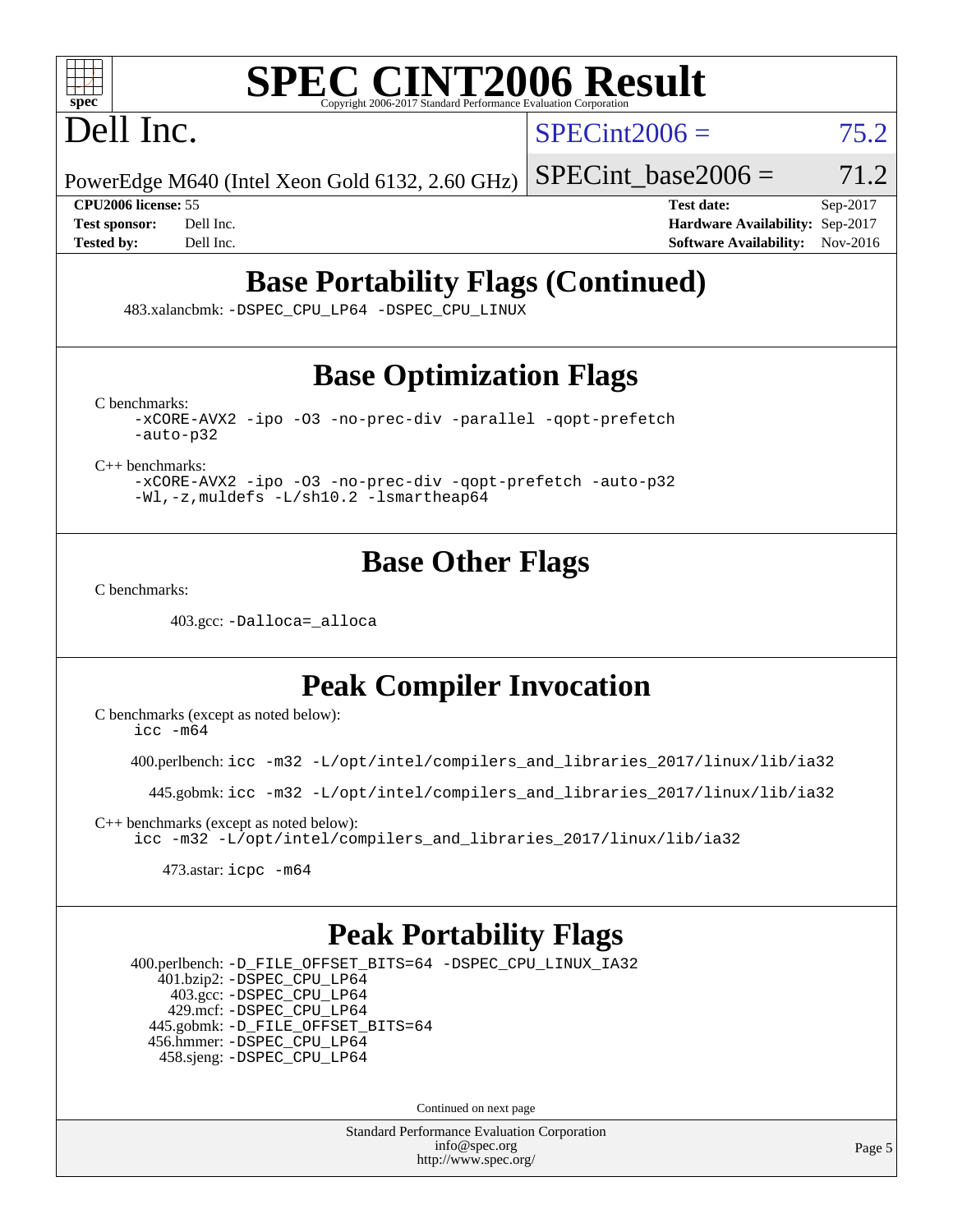

### **[SPEC CINT2006 Result](http://www.spec.org/auto/cpu2006/Docs/result-fields.html#SPECCINT2006Result)** Copyright 2006-2017 Standard Performance Evaluation C

Dell Inc.

 $SPECint2006 = 75.2$  $SPECint2006 = 75.2$ 

PowerEdge M640 (Intel Xeon Gold 6132, 2.60 GHz)

SPECint base2006 =  $71.2$ 

**[CPU2006 license:](http://www.spec.org/auto/cpu2006/Docs/result-fields.html#CPU2006license)** 55 **[Test date:](http://www.spec.org/auto/cpu2006/Docs/result-fields.html#Testdate)** Sep-2017 **[Test sponsor:](http://www.spec.org/auto/cpu2006/Docs/result-fields.html#Testsponsor)** Dell Inc. **[Hardware Availability:](http://www.spec.org/auto/cpu2006/Docs/result-fields.html#HardwareAvailability)** Sep-2017 **[Tested by:](http://www.spec.org/auto/cpu2006/Docs/result-fields.html#Testedby)** Dell Inc. **[Software Availability:](http://www.spec.org/auto/cpu2006/Docs/result-fields.html#SoftwareAvailability)** Nov-2016

## **[Peak Portability Flags \(Continued\)](http://www.spec.org/auto/cpu2006/Docs/result-fields.html#PeakPortabilityFlags)**

 462.libquantum: [-DSPEC\\_CPU\\_LP64](http://www.spec.org/cpu2006/results/res2017q4/cpu2006-20170918-49865.flags.html#suite_peakPORTABILITY462_libquantum_DSPEC_CPU_LP64) [-DSPEC\\_CPU\\_LINUX](http://www.spec.org/cpu2006/results/res2017q4/cpu2006-20170918-49865.flags.html#b462.libquantum_peakCPORTABILITY_DSPEC_CPU_LINUX) 464.h264ref: [-DSPEC\\_CPU\\_LP64](http://www.spec.org/cpu2006/results/res2017q4/cpu2006-20170918-49865.flags.html#suite_peakPORTABILITY464_h264ref_DSPEC_CPU_LP64) 471.omnetpp: [-D\\_FILE\\_OFFSET\\_BITS=64](http://www.spec.org/cpu2006/results/res2017q4/cpu2006-20170918-49865.flags.html#user_peakPORTABILITY471_omnetpp_file_offset_bits_64_438cf9856305ebd76870a2c6dc2689ab) 473.astar: [-DSPEC\\_CPU\\_LP64](http://www.spec.org/cpu2006/results/res2017q4/cpu2006-20170918-49865.flags.html#suite_peakPORTABILITY473_astar_DSPEC_CPU_LP64) 483.xalancbmk: [-D\\_FILE\\_OFFSET\\_BITS=64](http://www.spec.org/cpu2006/results/res2017q4/cpu2006-20170918-49865.flags.html#user_peakPORTABILITY483_xalancbmk_file_offset_bits_64_438cf9856305ebd76870a2c6dc2689ab) [-DSPEC\\_CPU\\_LINUX](http://www.spec.org/cpu2006/results/res2017q4/cpu2006-20170918-49865.flags.html#b483.xalancbmk_peakCXXPORTABILITY_DSPEC_CPU_LINUX)

## **[Peak Optimization Flags](http://www.spec.org/auto/cpu2006/Docs/result-fields.html#PeakOptimizationFlags)**

[C benchmarks](http://www.spec.org/auto/cpu2006/Docs/result-fields.html#Cbenchmarks):

 400.perlbench: [-prof-gen](http://www.spec.org/cpu2006/results/res2017q4/cpu2006-20170918-49865.flags.html#user_peakPASS1_CFLAGSPASS1_LDCFLAGS400_perlbench_prof_gen_e43856698f6ca7b7e442dfd80e94a8fc)(pass 1) [-prof-use](http://www.spec.org/cpu2006/results/res2017q4/cpu2006-20170918-49865.flags.html#user_peakPASS2_CFLAGSPASS2_LDCFLAGS400_perlbench_prof_use_bccf7792157ff70d64e32fe3e1250b55)(pass 2) [-xCORE-AVX2](http://www.spec.org/cpu2006/results/res2017q4/cpu2006-20170918-49865.flags.html#user_peakPASS2_CFLAGSPASS2_LDCFLAGS400_perlbench_f-xCORE-AVX2)(pass 2) [-par-num-threads=1](http://www.spec.org/cpu2006/results/res2017q4/cpu2006-20170918-49865.flags.html#user_peakPASS1_CFLAGSPASS1_LDCFLAGS400_perlbench_par_num_threads_786a6ff141b4e9e90432e998842df6c2)(pass 1) [-ipo](http://www.spec.org/cpu2006/results/res2017q4/cpu2006-20170918-49865.flags.html#user_peakPASS2_CFLAGSPASS2_LDCFLAGS400_perlbench_f-ipo)(pass 2) [-O3](http://www.spec.org/cpu2006/results/res2017q4/cpu2006-20170918-49865.flags.html#user_peakPASS2_CFLAGSPASS2_LDCFLAGS400_perlbench_f-O3)(pass 2) [-no-prec-div](http://www.spec.org/cpu2006/results/res2017q4/cpu2006-20170918-49865.flags.html#user_peakPASS2_CFLAGSPASS2_LDCFLAGS400_perlbench_f-no-prec-div)(pass 2) [-qopt-prefetch](http://www.spec.org/cpu2006/results/res2017q4/cpu2006-20170918-49865.flags.html#user_peakCOPTIMIZE400_perlbench_f-qopt-prefetch) 401.bzip2: [-prof-gen](http://www.spec.org/cpu2006/results/res2017q4/cpu2006-20170918-49865.flags.html#user_peakPASS1_CFLAGSPASS1_LDCFLAGS401_bzip2_prof_gen_e43856698f6ca7b7e442dfd80e94a8fc)(pass 1) [-prof-use](http://www.spec.org/cpu2006/results/res2017q4/cpu2006-20170918-49865.flags.html#user_peakPASS2_CFLAGSPASS2_LDCFLAGS401_bzip2_prof_use_bccf7792157ff70d64e32fe3e1250b55)(pass 2) [-xCORE-AVX2](http://www.spec.org/cpu2006/results/res2017q4/cpu2006-20170918-49865.flags.html#user_peakPASS2_CFLAGSPASS2_LDCFLAGS401_bzip2_f-xCORE-AVX2)(pass 2) [-par-num-threads=1](http://www.spec.org/cpu2006/results/res2017q4/cpu2006-20170918-49865.flags.html#user_peakPASS1_CFLAGSPASS1_LDCFLAGS401_bzip2_par_num_threads_786a6ff141b4e9e90432e998842df6c2)(pass 1) [-ipo](http://www.spec.org/cpu2006/results/res2017q4/cpu2006-20170918-49865.flags.html#user_peakPASS2_CFLAGSPASS2_LDCFLAGS401_bzip2_f-ipo)(pass 2) [-O3](http://www.spec.org/cpu2006/results/res2017q4/cpu2006-20170918-49865.flags.html#user_peakPASS2_CFLAGSPASS2_LDCFLAGS401_bzip2_f-O3)(pass 2) [-no-prec-div](http://www.spec.org/cpu2006/results/res2017q4/cpu2006-20170918-49865.flags.html#user_peakCOPTIMIZEPASS2_CFLAGSPASS2_LDCFLAGS401_bzip2_f-no-prec-div) [-auto-ilp32](http://www.spec.org/cpu2006/results/res2017q4/cpu2006-20170918-49865.flags.html#user_peakCOPTIMIZE401_bzip2_f-auto-ilp32) [-qopt-prefetch](http://www.spec.org/cpu2006/results/res2017q4/cpu2006-20170918-49865.flags.html#user_peakCOPTIMIZE401_bzip2_f-qopt-prefetch) 403.gcc: [-xCORE-AVX2](http://www.spec.org/cpu2006/results/res2017q4/cpu2006-20170918-49865.flags.html#user_peakOPTIMIZE403_gcc_f-xCORE-AVX2) [-ipo](http://www.spec.org/cpu2006/results/res2017q4/cpu2006-20170918-49865.flags.html#user_peakOPTIMIZE403_gcc_f-ipo) [-O3](http://www.spec.org/cpu2006/results/res2017q4/cpu2006-20170918-49865.flags.html#user_peakOPTIMIZE403_gcc_f-O3) [-no-prec-div](http://www.spec.org/cpu2006/results/res2017q4/cpu2006-20170918-49865.flags.html#user_peakOPTIMIZE403_gcc_f-no-prec-div) [-inline-calloc](http://www.spec.org/cpu2006/results/res2017q4/cpu2006-20170918-49865.flags.html#user_peakCOPTIMIZE403_gcc_f-inline-calloc) [-qopt-malloc-options=3](http://www.spec.org/cpu2006/results/res2017q4/cpu2006-20170918-49865.flags.html#user_peakCOPTIMIZE403_gcc_f-qopt-malloc-options_0fcb435012e78f27d57f473818e45fe4) [-auto-ilp32](http://www.spec.org/cpu2006/results/res2017q4/cpu2006-20170918-49865.flags.html#user_peakCOPTIMIZE403_gcc_f-auto-ilp32) 429.mcf: [-xCORE-AVX2](http://www.spec.org/cpu2006/results/res2017q4/cpu2006-20170918-49865.flags.html#user_peakOPTIMIZE429_mcf_f-xCORE-AVX2) [-ipo](http://www.spec.org/cpu2006/results/res2017q4/cpu2006-20170918-49865.flags.html#user_peakOPTIMIZE429_mcf_f-ipo) [-O3](http://www.spec.org/cpu2006/results/res2017q4/cpu2006-20170918-49865.flags.html#user_peakOPTIMIZE429_mcf_f-O3) [-no-prec-div](http://www.spec.org/cpu2006/results/res2017q4/cpu2006-20170918-49865.flags.html#user_peakOPTIMIZE429_mcf_f-no-prec-div) [-parallel](http://www.spec.org/cpu2006/results/res2017q4/cpu2006-20170918-49865.flags.html#user_peakCOPTIMIZE429_mcf_f-parallel) [-qopt-prefetch](http://www.spec.org/cpu2006/results/res2017q4/cpu2006-20170918-49865.flags.html#user_peakCOPTIMIZE429_mcf_f-qopt-prefetch) [-auto-p32](http://www.spec.org/cpu2006/results/res2017q4/cpu2006-20170918-49865.flags.html#user_peakCOPTIMIZE429_mcf_f-auto-p32) 445.gobmk: [-prof-gen](http://www.spec.org/cpu2006/results/res2017q4/cpu2006-20170918-49865.flags.html#user_peakPASS1_CFLAGSPASS1_LDCFLAGS445_gobmk_prof_gen_e43856698f6ca7b7e442dfd80e94a8fc)(pass 1) [-prof-use](http://www.spec.org/cpu2006/results/res2017q4/cpu2006-20170918-49865.flags.html#user_peakPASS2_CFLAGSPASS2_LDCFLAGS445_gobmk_prof_use_bccf7792157ff70d64e32fe3e1250b55)(pass 2) [-xCORE-AVX2](http://www.spec.org/cpu2006/results/res2017q4/cpu2006-20170918-49865.flags.html#user_peakPASS2_CFLAGSPASS2_LDCFLAGS445_gobmk_f-xCORE-AVX2)(pass 2)  $-par-num-threads=1(pass 1) -ipo(pass 2) -O3(pass 2)$  $-par-num-threads=1(pass 1) -ipo(pass 2) -O3(pass 2)$  $-par-num-threads=1(pass 1) -ipo(pass 2) -O3(pass 2)$  $-par-num-threads=1(pass 1) -ipo(pass 2) -O3(pass 2)$  $-par-num-threads=1(pass 1) -ipo(pass 2) -O3(pass 2)$  $-par-num-threads=1(pass 1) -ipo(pass 2) -O3(pass 2)$ [-no-prec-div](http://www.spec.org/cpu2006/results/res2017q4/cpu2006-20170918-49865.flags.html#user_peakPASS2_CFLAGSPASS2_LDCFLAGS445_gobmk_f-no-prec-div)(pass 2) 456.hmmer: basepeak = yes 458.sjeng: [-prof-gen](http://www.spec.org/cpu2006/results/res2017q4/cpu2006-20170918-49865.flags.html#user_peakPASS1_CFLAGSPASS1_LDCFLAGS458_sjeng_prof_gen_e43856698f6ca7b7e442dfd80e94a8fc)(pass 1) [-prof-use](http://www.spec.org/cpu2006/results/res2017q4/cpu2006-20170918-49865.flags.html#user_peakPASS2_CFLAGSPASS2_LDCFLAGS458_sjeng_prof_use_bccf7792157ff70d64e32fe3e1250b55)(pass 2) [-xCORE-AVX2](http://www.spec.org/cpu2006/results/res2017q4/cpu2006-20170918-49865.flags.html#user_peakPASS2_CFLAGSPASS2_LDCFLAGS458_sjeng_f-xCORE-AVX2)(pass 2)  $-par-num-threads=1(pass 1) -ipo(pass 2) -O3(pass 2)$  $-par-num-threads=1(pass 1) -ipo(pass 2) -O3(pass 2)$  $-par-num-threads=1(pass 1) -ipo(pass 2) -O3(pass 2)$  $-par-num-threads=1(pass 1) -ipo(pass 2) -O3(pass 2)$  $-par-num-threads=1(pass 1) -ipo(pass 2) -O3(pass 2)$  $-par-num-threads=1(pass 1) -ipo(pass 2) -O3(pass 2)$ [-no-prec-div](http://www.spec.org/cpu2006/results/res2017q4/cpu2006-20170918-49865.flags.html#user_peakPASS2_CFLAGSPASS2_LDCFLAGS458_sjeng_f-no-prec-div)(pass 2) [-unroll4](http://www.spec.org/cpu2006/results/res2017q4/cpu2006-20170918-49865.flags.html#user_peakCOPTIMIZE458_sjeng_f-unroll_4e5e4ed65b7fd20bdcd365bec371b81f)  $462$ .libquantum: basepeak = yes  $464.h264$ ref: basepeak = yes [C++ benchmarks:](http://www.spec.org/auto/cpu2006/Docs/result-fields.html#CXXbenchmarks) 471.omnetpp: [-prof-gen](http://www.spec.org/cpu2006/results/res2017q4/cpu2006-20170918-49865.flags.html#user_peakPASS1_CXXFLAGSPASS1_LDCXXFLAGS471_omnetpp_prof_gen_e43856698f6ca7b7e442dfd80e94a8fc)(pass 1) [-prof-use](http://www.spec.org/cpu2006/results/res2017q4/cpu2006-20170918-49865.flags.html#user_peakPASS2_CXXFLAGSPASS2_LDCXXFLAGS471_omnetpp_prof_use_bccf7792157ff70d64e32fe3e1250b55)(pass 2) [-xCORE-AVX2](http://www.spec.org/cpu2006/results/res2017q4/cpu2006-20170918-49865.flags.html#user_peakPASS2_CXXFLAGSPASS2_LDCXXFLAGS471_omnetpp_f-xCORE-AVX2)(pass 2)  $-par-num-threads=1(pass 1) -ipo(pass 2) -O3(pass 2)$  $-par-num-threads=1(pass 1) -ipo(pass 2) -O3(pass 2)$  $-par-num-threads=1(pass 1) -ipo(pass 2) -O3(pass 2)$  $-par-num-threads=1(pass 1) -ipo(pass 2) -O3(pass 2)$  $-par-num-threads=1(pass 1) -ipo(pass 2) -O3(pass 2)$  $-par-num-threads=1(pass 1) -ipo(pass 2) -O3(pass 2)$ [-no-prec-div](http://www.spec.org/cpu2006/results/res2017q4/cpu2006-20170918-49865.flags.html#user_peakPASS2_CXXFLAGSPASS2_LDCXXFLAGS471_omnetpp_f-no-prec-div)(pass 2) [-qopt-ra-region-strategy=block](http://www.spec.org/cpu2006/results/res2017q4/cpu2006-20170918-49865.flags.html#user_peakCXXOPTIMIZE471_omnetpp_f-qopt-ra-region-strategy_0f7b543d62da454b380160c0e3b28f94) [-Wl,-z,muldefs](http://www.spec.org/cpu2006/results/res2017q4/cpu2006-20170918-49865.flags.html#user_peakEXTRA_LDFLAGS471_omnetpp_link_force_multiple1_74079c344b956b9658436fd1b6dd3a8a) [-L/sh10.2 -lsmartheap](http://www.spec.org/cpu2006/results/res2017q4/cpu2006-20170918-49865.flags.html#user_peakEXTRA_LIBS471_omnetpp_SmartHeap_b831f2d313e2fffa6dfe3f00ffc1f1c0) 473.astar: basepeak = yes Continued on next page